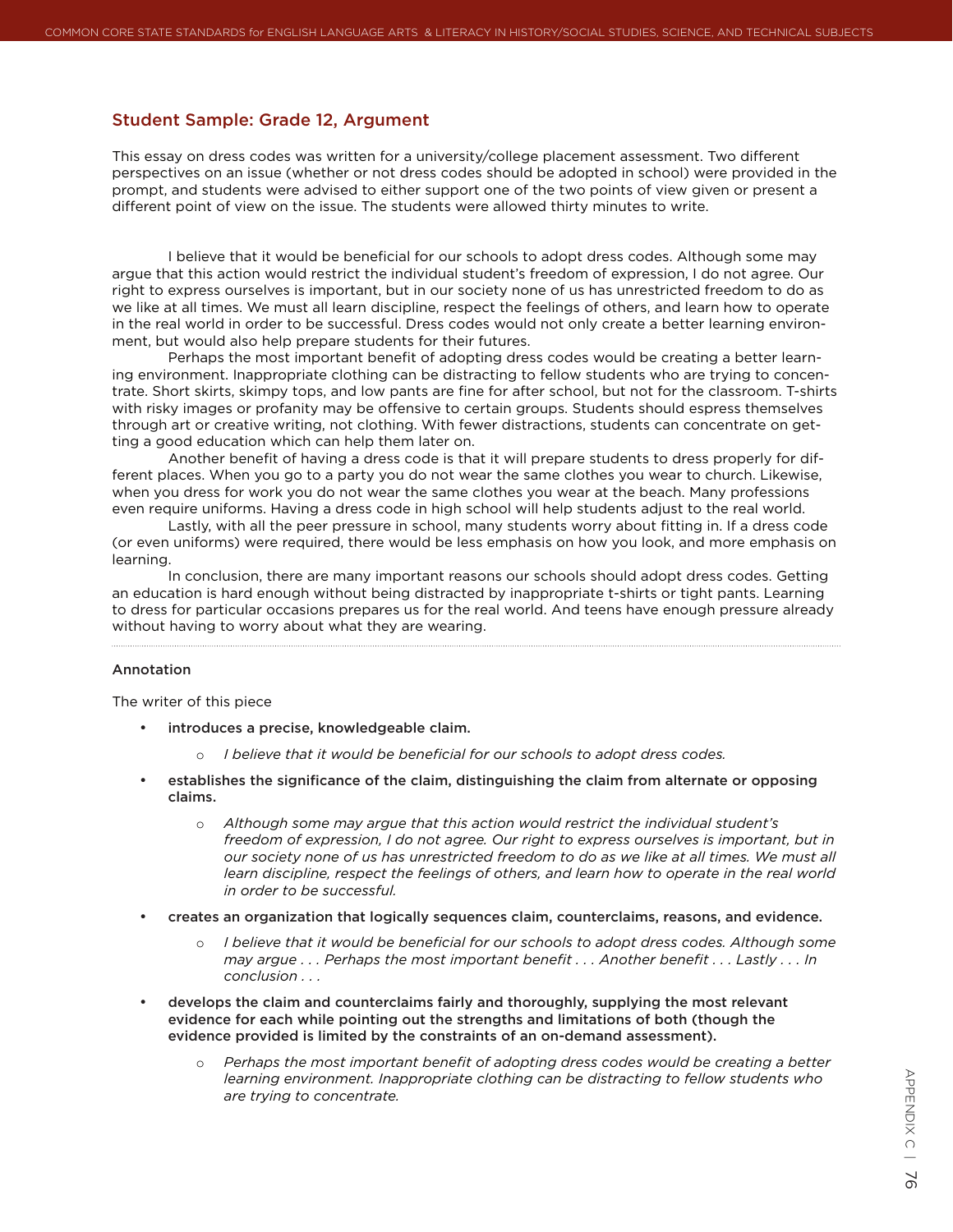- o *Another benefit of having a dress code is that it will prepare students to dress properly for different places. When you go to a party you do not wear the same clothes you wear to church.*
- o *If a dress code (or even uniforms) were required, there would be less emphasis on how you look, and more emphasis on learning.*
- develops the claim in a manner that anticipates the audience's knowledge level, concerns, values, and possible biases.
	- $\circ$  The writer addresses an unknown adult audience likely to appreciate values such as *discipline*, *respect* [for] *the feelings of others*, and *the creation of a better learning environment*.
- uses words, phrases, and clauses as well as varied syntax to link the major sections of the text, create cohesion, and clarify the relationships between claim and reasons, between reasons and evidence, and between claim and counterclaims.
	- o Although some may argue . . . Perhaps the most important benefit . . . With fewer *distractions . . . Another benefit . . . When . . . Likewise . . . If a dress code (or even uniforms) were required . . . Lastly . . . In conclusion . . .*
- establishes and maintains a formal style and objective tone.
- demonstrates good command of the conventions of standard written English (with occasional errors that do not interfere materially with the underlying message).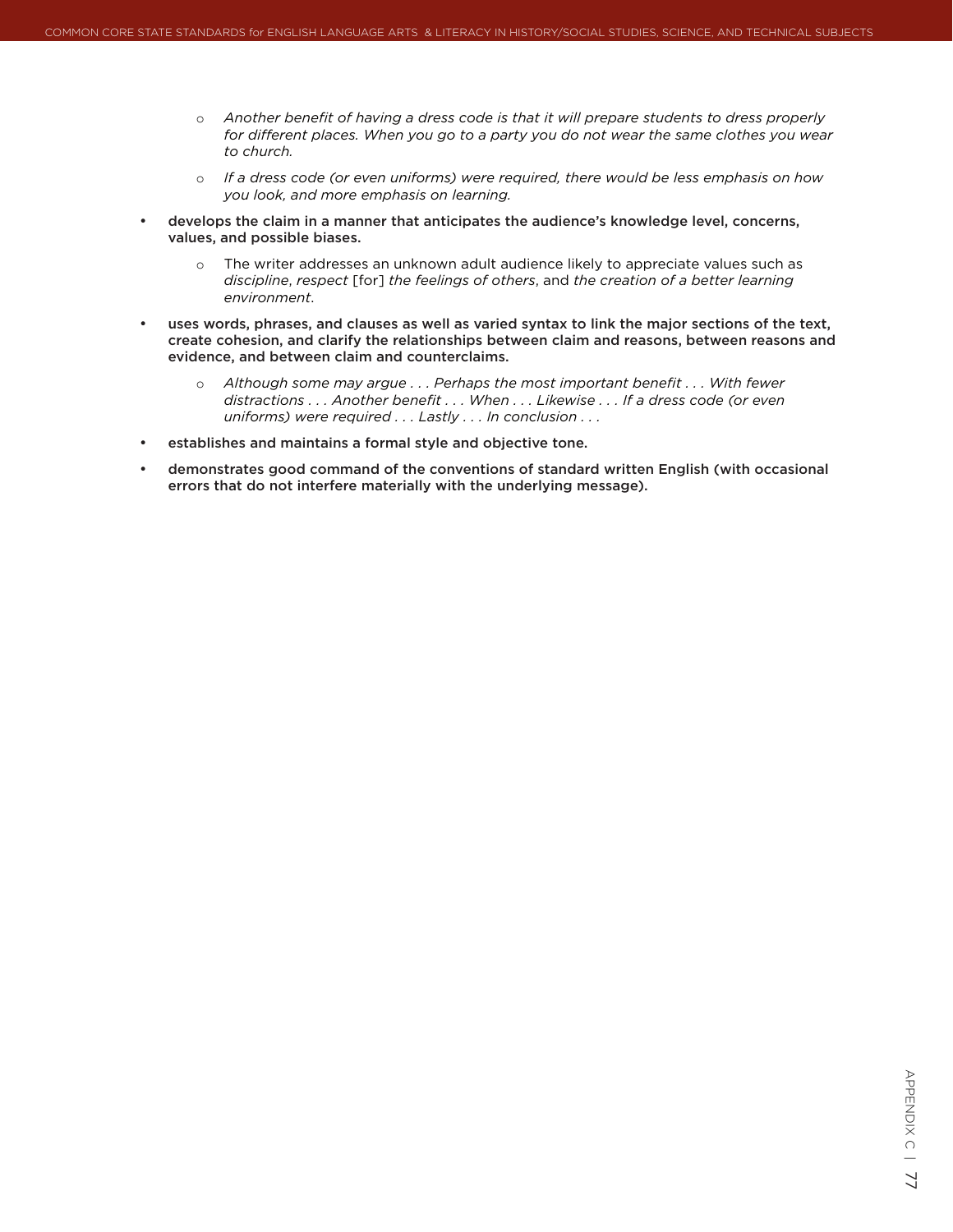# Student Sample: Grade 12, Argument

This essay was produced in a two-hour-long college placement exam. Students first read a passage of approximately a thousand words titled "In Praise of Boredom." The passage was adapted from an essay published by Ellen Ruppel Shell in 2000. Students were then asked to respond to Shell's views, drawing on anything else they had previously read, their observations, and/or their experiences.

#### **Freedom From Structure**

Children are blank slates that are subject to the environment around them. Allowing a child to interact with their surroundings is difficult for adults because it leaves each decision, and each consequence of that decision, up to them. Ellen Ruppel Shell believes that children miss out on experimenting and discovering aspects of the world that cannot be taught in a classroom or read about in a book. I agree that children can learn many important lessons about social interaction and the products of creativity by playing on their own, or with other children, in a free and open environment.

To relieve the inevitable boredom that every child eventually encounters, they can nourish their creative minds by playing alone. As a child, I was content to sometimes play by myself in a land of make-believe. If it was cold and rainy outside, I would pretend it was the middle of summer. Night became day, my bedroom became a kingdom, my bed was a castle, my floor was a mote, and I was a princess. Playing "let's pretend" allowed me to imagine and create my own world when reality seemed too mundane. "Boredom leads to exploration, which leads to creativity," and nothing is more creative than a world that exists in the mind of a child.

There are endless opportunities for parents to stimulate and teach their kids that come with instructions and rules and boundaries, but I agree with Shell when she declares that "the best play is spontaneous and unpredictable." Plain and simple freedom is invaluable, and we are only so free as children. As we grow up, our minds become molded around society's rules and we learn to conform to a certain way of thinking and creating. If adults see a soccer ball, they will only think of how to play soccer. If children see a soccer ball they will immediately create their own rules and proceed with an entirely different game. The ability to be spontaneous and imaginative is strongest in children because they know nothing else. Adults and parents that bombard their kids with structured activities are wasting the unique and innate ability of children to create; however, a parent's reasoning for such structure is not unsupported.

There are many life lessons that can be difficult to learn on your own, so adults establish controlled environments for their children to learn about the world. For example, making new friends can be an awkward and terrifying process for kids, so parents will try to make friends for their children. What most adults don't realize is that they are robbing their child of a chance to open up and reach out to another person. The kid they meet on the jungle gym will be more beneficial to them than the kid their parent forced them to play with. "We don't believe that they can navigate the world, so we try to navigate it for them." Shell believes that adults need to trust their kids to discover the world for themselves and that it's just as important for them to fail as it is for them to succeed.

For children, it's not about the final product, it's how they get there. When forced to follow rules and obey boundaries, kids are not given the opportunity to use their imagination. I agree with Shell and I believe that it is more beneficial for children to make believe, be spontaneous, and discover as much as they can about the world for themselves.

### Annotation

The writer of this piece

- • introduces a precise, knowledgeable claim.
	- o *I agree that children can learn many important lessons about social interaction and the products of creativity by playing on their own, or with other children, in a free and open environment.*

appendix  $\supseteq$ ৯